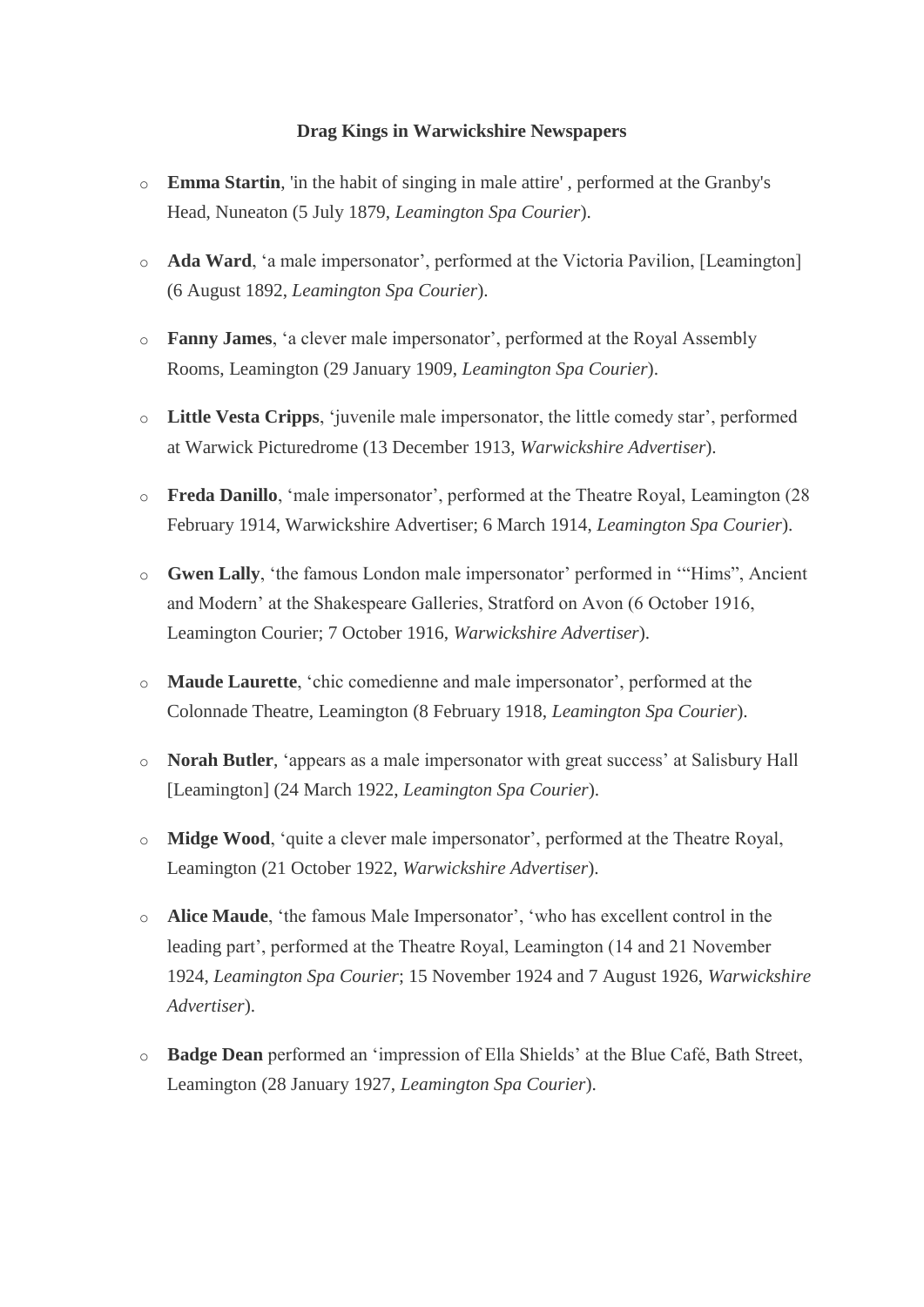- o **Nora Delany** was 'acknowledged to be the most thorough and charming Male Impersonator of the moment', 'well known both in London and the provinces... full of vigour and liveliness...'; they performed at the Theatre Royal, Leamington (8 March 1929 and 3 April 1931, *Leamington Spa Courier*).
- o **Little Ivy Dean** 'the male impersonator from the Grosvenor House Hotel Cabaret' performed at the Blue Café, Bath Street, Leamington. 'Ivy Dean's singing and dancing – always in male attire – suggested a sophistication and confidence which made her performance very amusing' (21 April 1933, *Leamington Spa Courier*).
- o **Hetty King**, 'the world's greatest Male Impersonator', performed at Coventry Hippodrome on a number of occasions (31 July 1936, 15 October 1937 and 16 February 1904, *Leamington Spa Courier*).
- o **Biddy Brewin**, 'comedienne and male impersonator', 'equal to famous performers of past days', performed at Jephson Gardens Pavilion, Leamington (2 July 1937 and 17 September 1937, *Leamington Spa Courier*).
- o **Miss D. Tipler**, as a male impersonator 'was well received', in their performance at Snitterfield Village Hall (13 February 1937, *Warwickshire Advertiser*).
- o **Rita Grant**, a five year old 'surprised the company by her male interpretations… which were rendered in a very clever and pleasing manner', performing for a wedding at Chadwick End Institute (29 May 1937, *Warwickshire Advertiser*).
- o **Bee Thorburn**, 'a capable dancer, male interpreter and comedienne', performed at Jephson Garden Pavilion, Leamington (30 June 1939, *Leamington Spa Courier*).
- o **Renée Sylver**, 'a cultured male impersonator', performed at Jephson Gardens Pavilion, Leamington (14 July 1939, *Leamington Spa Courier*).
- o **Della Nell**, 'a smart comedienne and male impersonator… particularly good in her impersonation of the famous Ella Shields', performed at Jephson Gardens Pavilion, Leamington (21 June 1940, *Leamington Spa Courier*).
- o **Pat and Wendy Rogers**, 'male impersonator and soubrette' performed at the Grand Carnival Dance, [Leamington] Town Hall, Sunday next (26 July 1940, *Warwickshire Advertiser*).